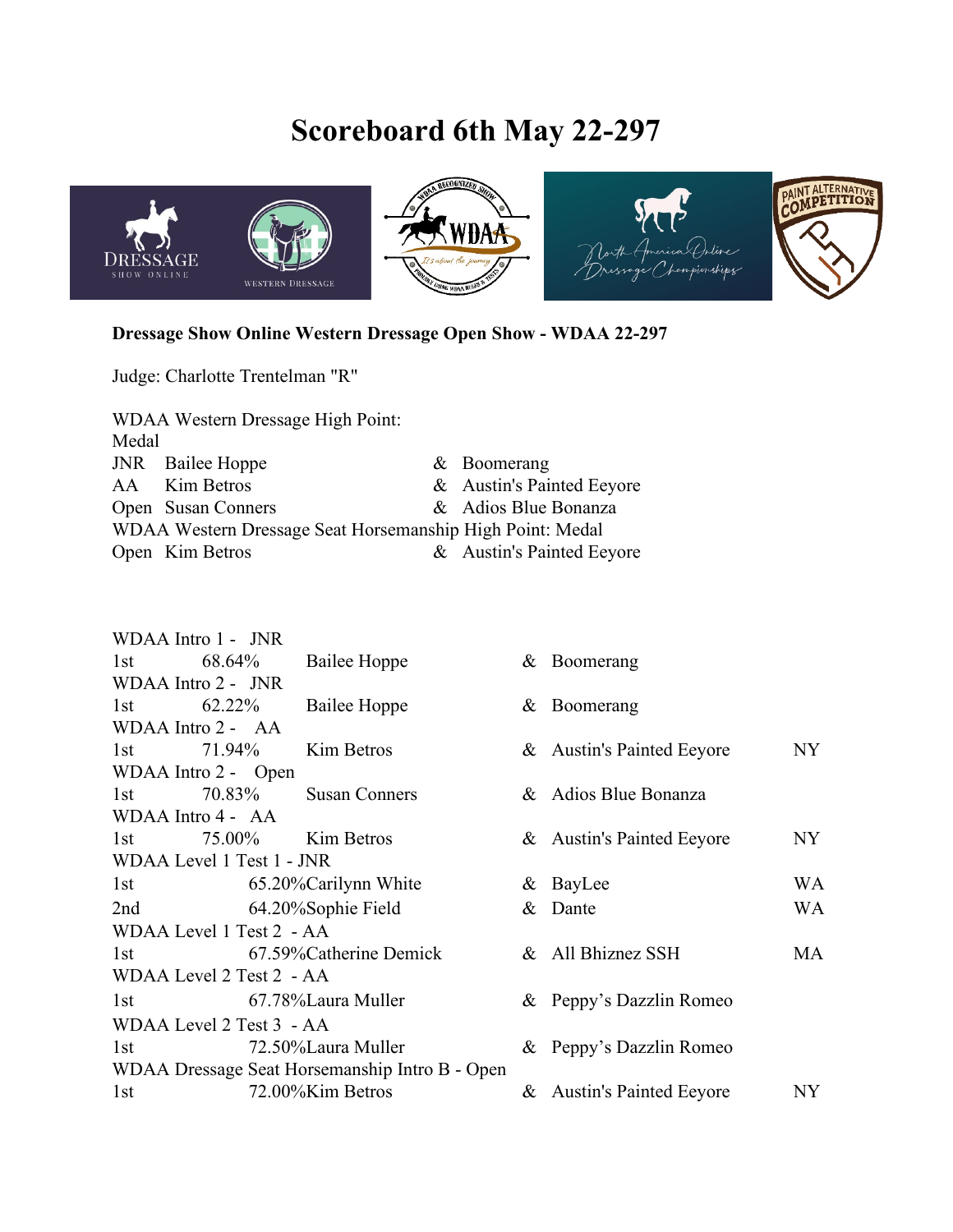



## **Dressage Show Online Classic Dressage Open Show**

Judge: Ida Norris - USDF S

|                                           | <b>USDF Classic Dressage High</b>               |  |                        |  |  |
|-------------------------------------------|-------------------------------------------------|--|------------------------|--|--|
|                                           | Point - Medal                                   |  |                        |  |  |
|                                           | JNR Maya Hughes                                 |  | & Diamond in the Rough |  |  |
|                                           | AA Renee Carter                                 |  | & DHF Icarus           |  |  |
|                                           | <b>OPEN Nicole Janssen</b>                      |  | $&$ Wingina OBX        |  |  |
|                                           | DSO Dressage Seat Equitation High Point - Medal |  |                        |  |  |
|                                           | JNR Audrey Mercaldo                             |  | & Sonnys Mona          |  |  |
|                                           | <b>OPEN Roxanne Ellingsworth</b>                |  | & Witt's Way           |  |  |
| <b>DSO Musical Freestyle High Point -</b> |                                                 |  |                        |  |  |
| Medal                                     |                                                 |  |                        |  |  |
|                                           | <b>OPEN</b> Teresa Runions                      |  | & Houdini              |  |  |

|     | USDF Intro A - AA       |                       |                        |           |
|-----|-------------------------|-----------------------|------------------------|-----------|
| 1st | 62.81%                  | Christine Castiglioni | $&$ Ingrata 2010       |           |
|     |                         |                       |                        |           |
| 2nd | 59.69%                  | Lauren Leary          | & Tweet Me             | CT        |
| 3rd | 59.06%                  | Roxanne Ellingsworth  | & Witt's Way           | <b>TX</b> |
|     | USDF Intro B - JNR      |                       |                        |           |
| 1st | 63.44%                  | Maya Hughes           | & Diamond in the Rough |           |
|     | USDF Intro B - AA       |                       |                        |           |
| 1st | 65.94%                  | Vanessa Schroeder     | & Stewie               | FL        |
| 2nd | 59.06%                  | Roxanne Ellingsworth  | & Witt's Way           | <b>TX</b> |
|     | USDF Training 1 -<br>AA |                       |                        |           |
| 1st | 61.92%                  | Courtney Mellor       | $&$ Phoenix Rising     |           |
| 2nd | 59.42%                  | Regina Hatchell       | & Without Fear         | FL        |